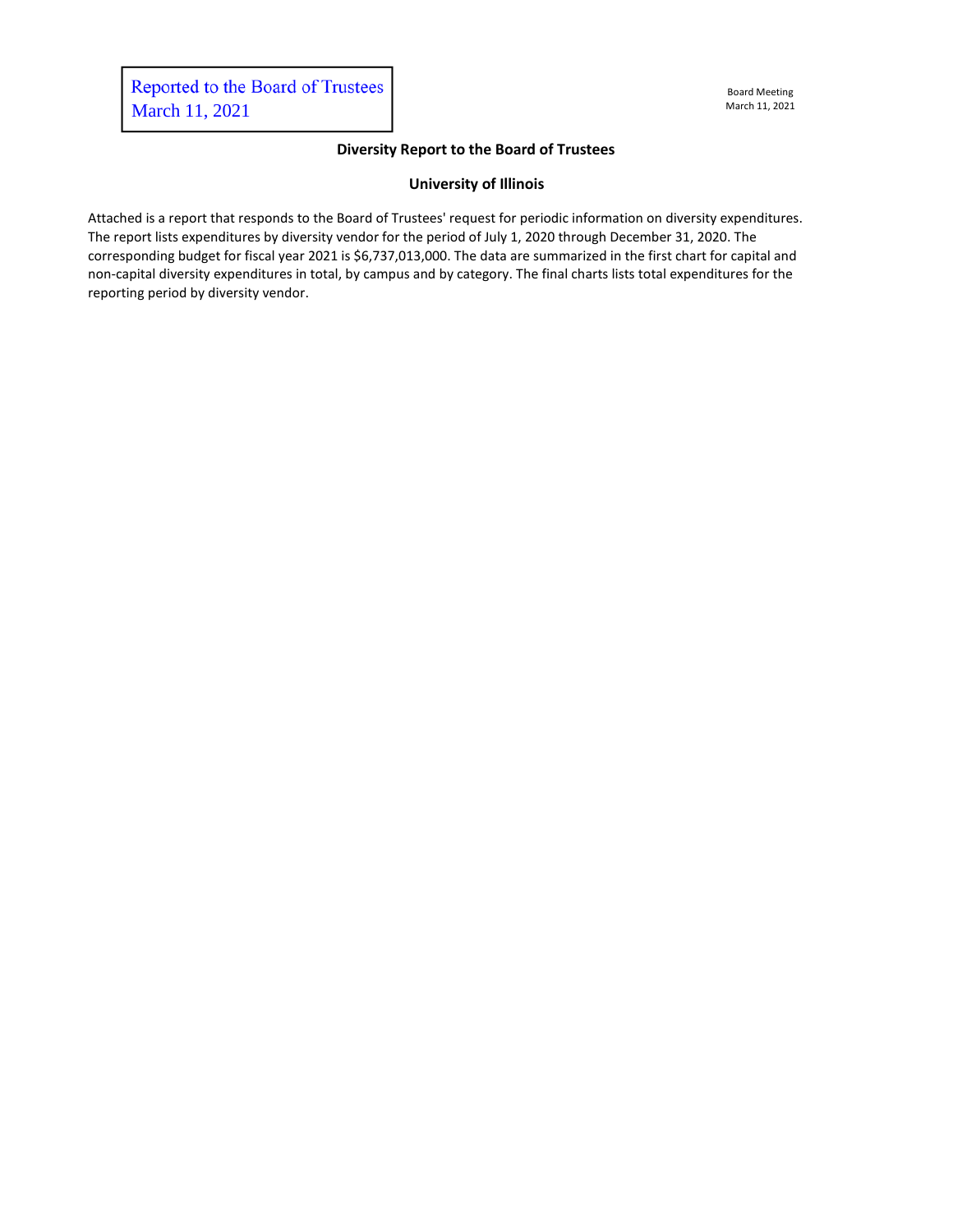|                                    | YEAR OVER YEAR RELATIVE QUARTER DIVERSE SPEND COMPARISON |              |  |  |  |  |  |
|------------------------------------|----------------------------------------------------------|--------------|--|--|--|--|--|
| \$100,000,000.00                   |                                                          |              |  |  |  |  |  |
|                                    |                                                          |              |  |  |  |  |  |
|                                    | $$80,000,000.00$ $\longrightarrow$                       |              |  |  |  |  |  |
|                                    | $$70,000,000.00$ $\qquad \qquad \qquad$                  |              |  |  |  |  |  |
| $$60,000,000.00$ $\longrightarrow$ |                                                          |              |  |  |  |  |  |
|                                    |                                                          |              |  |  |  |  |  |
|                                    |                                                          |              |  |  |  |  |  |
|                                    |                                                          |              |  |  |  |  |  |
|                                    |                                                          |              |  |  |  |  |  |
|                                    |                                                          |              |  |  |  |  |  |
| \$0.00                             | <b>FY20</b>                                              | <b>FY21</b>  |  |  |  |  |  |
| $\overline{P}$ FY21Q2              |                                                          | \$22,996,466 |  |  |  |  |  |
| ■ FY21Q1                           |                                                          | \$27,276,569 |  |  |  |  |  |
| $T$ FY20Q2                         | \$20,897,474                                             |              |  |  |  |  |  |
| FY20Q1                             | \$36,807,465                                             |              |  |  |  |  |  |
|                                    |                                                          |              |  |  |  |  |  |
|                                    |                                                          |              |  |  |  |  |  |
|                                    |                                                          |              |  |  |  |  |  |

| \$6,737,013,000.00 |
|--------------------|
| \$1,406,000,000.00 |
| \$4,141,975,206.24 |
| \$1,189,037,793.76 |
|                    |

| <b>FY20Q2 DIVERSE SPEND</b> | \$50,273,035.12 |
|-----------------------------|-----------------|
|                             |                 |

\*FY21 BEP EXEMPTIONS STILL TO BE FINALIZED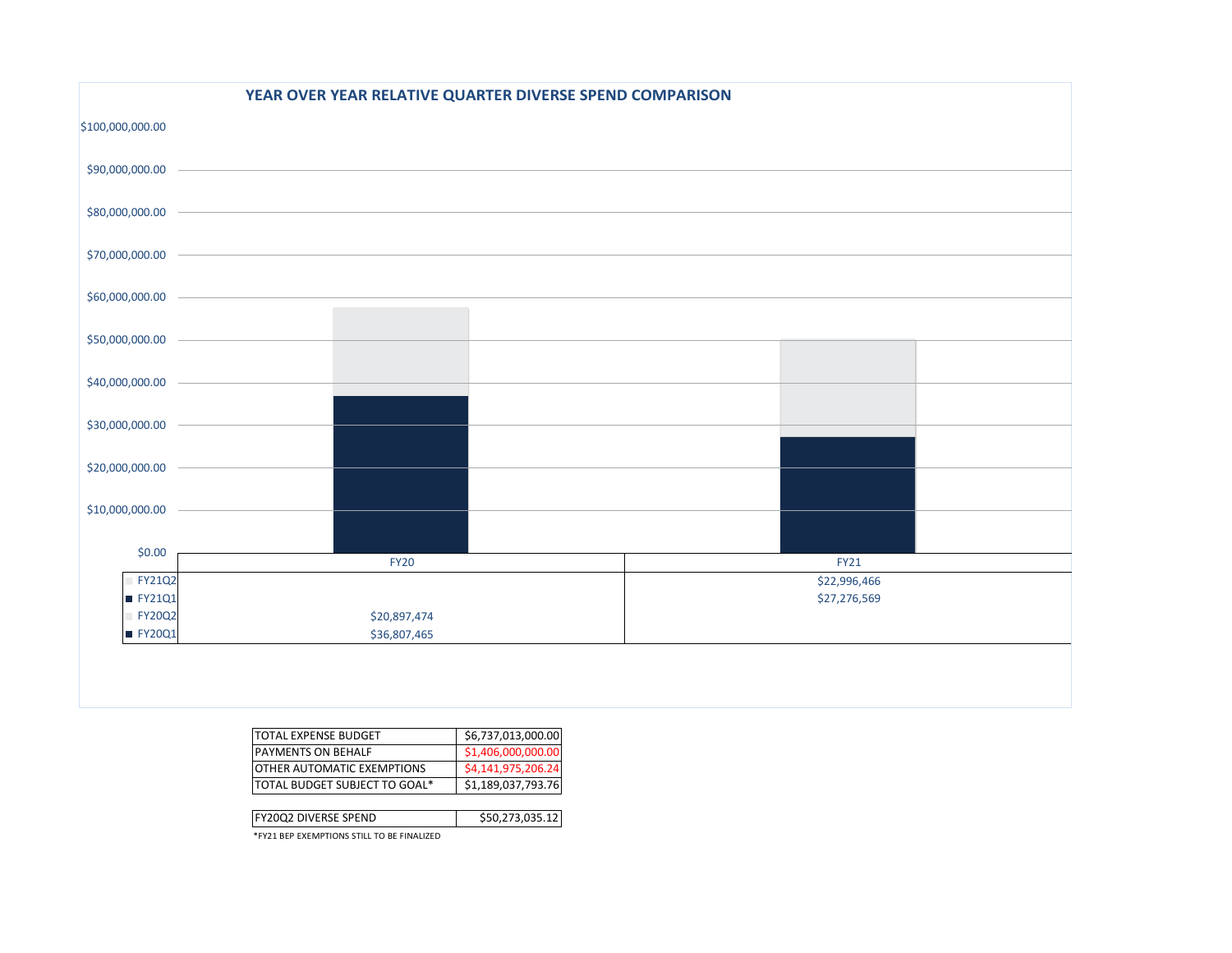

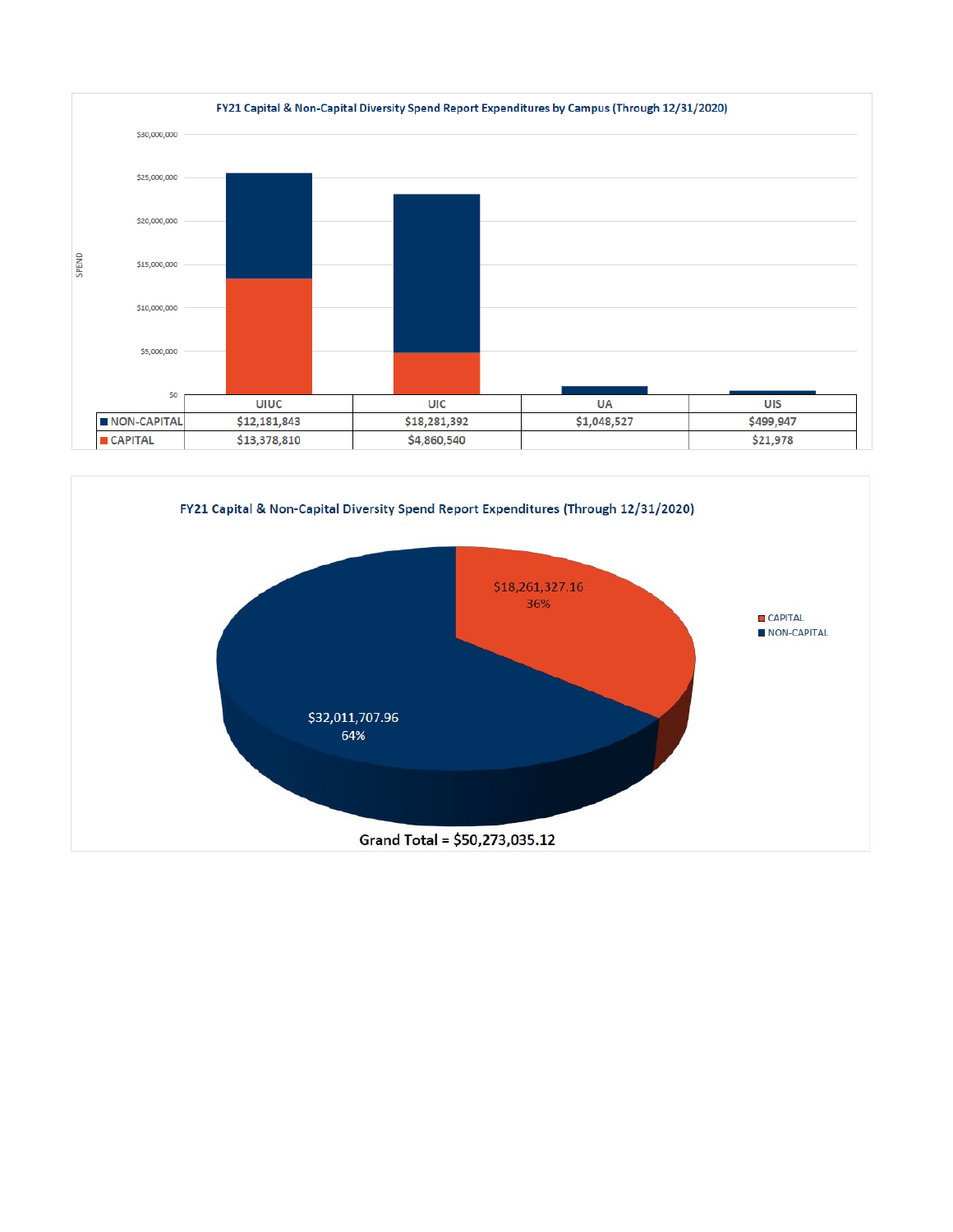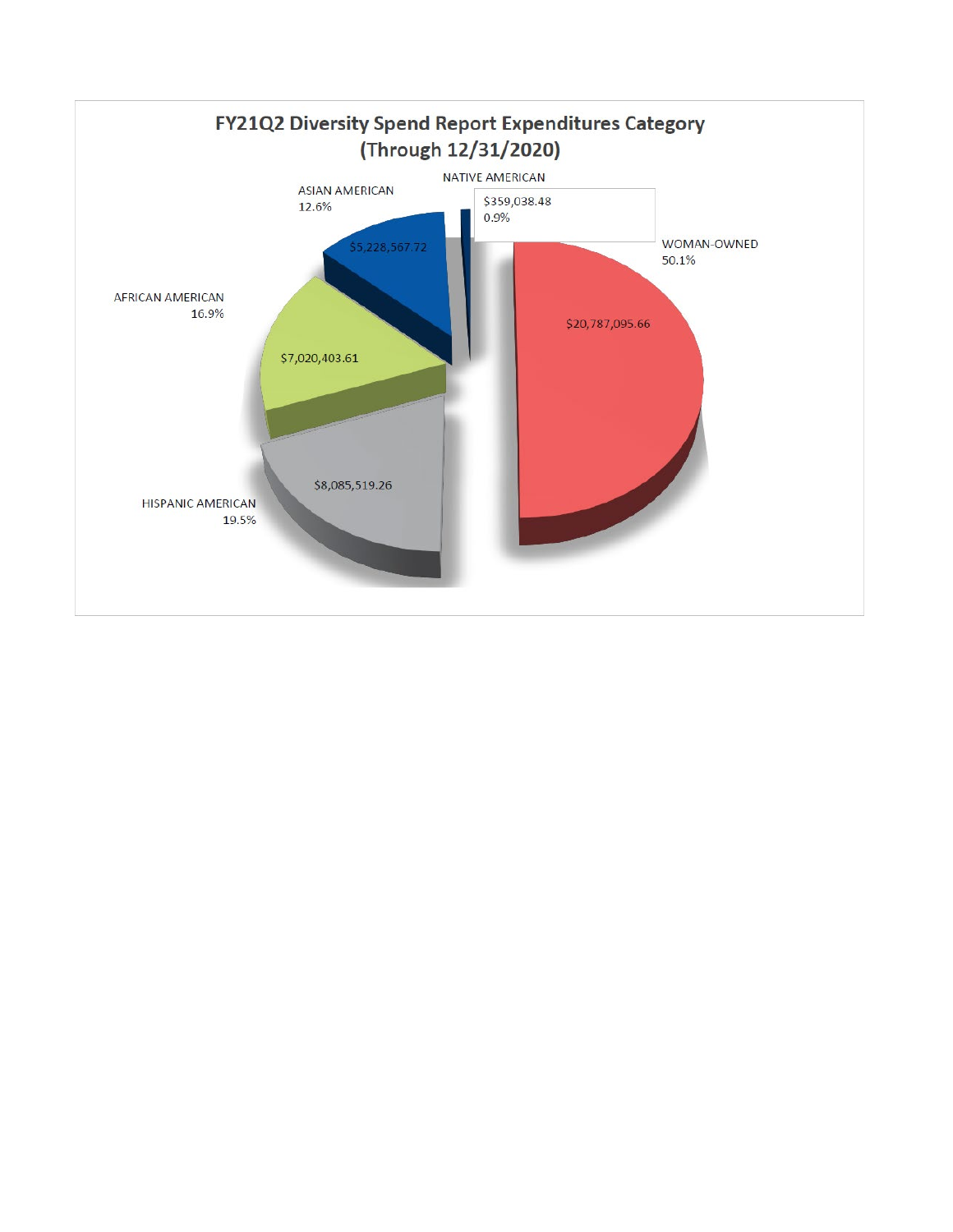| <b>VENDOR NAME</b>                                                          | <b>Minority-Category</b>             | FY21 Q1 (Through<br>9/30/2020) | <b>FY21 Q2</b><br>(Through<br>12/31/2020) | <b>FY21 Q2</b><br>(Through<br>12/31/2020) |
|-----------------------------------------------------------------------------|--------------------------------------|--------------------------------|-------------------------------------------|-------------------------------------------|
| INDUSTRIAL AND UTILITY SUPPLY LTD/INDUSTRIAL ELECTRIC SUPP                  | AFRICAN AMERICAN                     | 284,346                        | 449,641                                   | 733,987                                   |
| <b>VEYA INC</b>                                                             | AFRICAN AMERICAN                     | 295,574                        | 157,137                                   | 452,711                                   |
| NEW BEGINNINGS CONTRACTORS INC                                              | AFRICAN AMERICAN                     | 229,298                        | 136,862                                   | 366,160                                   |
| MOODY NOLAN INCORPORATED                                                    | AFRICAN AMERICAN                     | 209,916                        | 143,595                                   | 353,511                                   |
| CG CONSTRUCTION SUPPLY COMPANY INC                                          | AFRICAN AMERICAN                     | 299,756                        | 2,176                                     | 301,932                                   |
| F J ROBINSONS CONTRACTING                                                   | AFRICAN AMERICAN                     | 131,306                        | 167,173                                   | 298,478                                   |
| NATIONAL HVACDBA NATIONAL INSULATION INC                                    | AFRICAN AMERICAN                     | 82,054                         | 191,504                                   | 273,558                                   |
| M CANNON ROOFING CO LLC<br>UJAMAA CONSTRUCTION INCORPORATED                 | AFRICAN AMERICAN<br>AFRICAN AMERICAN | 237,690                        | 13,725                                    | 251,415                                   |
| DAVIS DAVIS GENERAL CONSTRUCTION AND CONCRETE INC                           | AFRICAN AMERICAN                     | 233,732<br>60,268              | 10,684<br>174,930                         | 244,416<br>235,198                        |
| JP EXCAVATING AND TRUCKING                                                  | AFRICAN AMERICAN                     | 166,061                        | 67,057                                    | 233,118                                   |
| INTERNATIONAL QUALITY CONTRACTING INC                                       | AFRICAN AMERICAN                     | 156,621                        | 60,607                                    | 217,228                                   |
| ANCHOR STAFFING INC                                                         | AFRICAN AMERICAN                     | 103,489                        | 109,407                                   | 212,897                                   |
| PREMIER STAFFING SOURCE INC                                                 | AFRICAN AMERICAN                     | 67,014                         | 144,575                                   | 211,589                                   |
| ROBERT L MILLER ASSOCIATES INC                                              | AFRICAN AMERICAN                     | 106,518                        | 99,444                                    | 205,962                                   |
| ENVIRONMENTAL DESIGN INTERNATIONAL INC (EDI)                                | AFRICAN AMERICAN                     | 127,864                        | 61,698                                    | 189,562                                   |
| ELECTRONIC KNOWLEDGE INTERCHANGE COMPANY                                    | AFRICAN AMERICAN                     | 84,310                         | 92,380                                    | 176,690                                   |
| PROFESSIONAL ELEVATOR SERVICES INC                                          | AFRICAN AMERICAN                     | 98,315                         | 72,808                                    | 171,122                                   |
| CALL FLAWLESS INC                                                           | AFRICAN AMERICAN                     | 78,968                         | 84,718                                    | 163,686                                   |
| <b>EXPRESS ELECTRIC SUPPLY</b>                                              | AFRICAN AMERICAN                     | 94,491                         | 51,233                                    | 145,725                                   |
| INTEGRATED LIGHTING TECHNOLOGIES INC/INTEGRATING GREEN TECH                 | AFRICAN AMERICAN                     | 140,140                        |                                           | 140,140                                   |
| ELECTRICAL RESOURCE MANAGEMENT                                              | AFRICAN AMERICAN                     | 119,930                        | 17,242                                    | 137,172                                   |
| LYONS VIEW MANUFACTURER AND SUPPLY INC                                      | AFRICAN AMERICAN                     | 70,070                         | 55,706                                    | 125,776                                   |
| MAINTENANCE SOLUTIONS INC                                                   | AFRICAN AMERICAN                     | 124,823                        |                                           | 124,823                                   |
| NETA SCIENTIFIC INC<br>PAGODA ELECTRIC CONSTRUCTION INC                     | AFRICAN AMERICAN                     | 101,203                        | 1,195                                     | 102,398                                   |
| INTER-CITY SUPPLY COMPANY INC                                               | AFRICAN AMERICAN<br>AFRICAN AMERICAN |                                | 98,708                                    | 98,708                                    |
| <b>SLG INNOVATION INC</b>                                                   | AFRICAN AMERICAN                     | 38,673                         | 53,624                                    | 92,297                                    |
| WEBB ENGINEERING SERVICES INC                                               | AFRICAN AMERICAN                     | 32,256<br>38,619               | 48,384<br>31,594                          | 80,640<br>70,214                          |
| SUPPLIED INDUSTRIAL SOLUTIONS INC                                           | AFRICAN AMERICAN                     | 67,560                         | 366                                       | 67,927                                    |
| TAYLOR MADE DESIGN INCORPORATED                                             | AFRICAN AMERICAN                     | 16,684                         | 44,675                                    | 61,359                                    |
| DUST EM CLEAN MAINTENANCE COMPANY INC                                       | AFRICAN AMERICAN                     | 20,999                         | 31,498                                    | 52,497                                    |
| BLUE FOX CLEANING SERVICE LLC                                               | AFRICAN AMERICAN                     | 23,240                         | 21,000                                    | 44,240                                    |
| PRODUCTION DISTRIBUTION COMPANIES                                           | AFRICAN AMERICAN                     |                                | 38,135                                    | 38,135                                    |
| ARCHITECTS ENTERPRISE LTD                                                   | AFRICAN AMERICAN                     | 5,956                          | 28,483                                    | 34,439                                    |
| VOLUNTEER SUPPLY INDUSTRIES LTD                                             | AFRICAN AMERICAN                     | 6,656                          | 24,754                                    | 31,410                                    |
| WALKERHEALTHCAREIT LLC                                                      | AFRICAN AMERICAN                     | 30,766                         |                                           | 30,766                                    |
| BEYOND CLEAN CLEANING SERVICES LLC                                          | AFRICAN AMERICAN                     |                                | 25,164                                    | 25,164                                    |
| WE'RE CLEANING INC                                                          | AFRICAN AMERICAN                     |                                | 22,654                                    | 22,654                                    |
| <b>MYLEER CORPORATION</b>                                                   | AFRICAN AMERICAN                     | 5,299                          | 15,896                                    | 21,195                                    |
| SIERRA GLASS COMPANY                                                        | AFRICAN AMERICAN                     | 6,682                          | 10,800                                    | 17,482                                    |
| MILHOUSE ENGINEERING AND CONSTRUCTION INC<br>URBAN TRANSFORMATION FARMS INC | AFRICAN AMERICAN                     | 17,031                         |                                           | 17,031                                    |
| JC GROUP ILLINOIS LLC                                                       | AFRICAN AMERICAN<br>AFRICAN AMERICAN | 8,949                          | 6,966                                     | 15,915                                    |
| THE RODERICK GROUP DBA ARDMORE RODERICK                                     | AFRICAN AMERICAN                     |                                | 14,834                                    | 14,834                                    |
| <b>ASAPRO LLC</b>                                                           | AFRICAN AMERICAN                     | 13,293<br>12,247               |                                           | 13,293<br>12,247                          |
| DAVID MASON ASSOCIATES OF ILLINOIS LTD                                      | AFRICAN AMERICAN                     | 2,832                          | 7,348                                     | 10,180                                    |
| THE BOWA GROUP INC                                                          | AFRICAN AMERICAN                     | 2,684                          | 7,121                                     | 9,805                                     |
| EX3 LABS LLC                                                                | AFRICAN AMERICAN                     |                                | 9,800                                     | 9,800                                     |
| ADVANCED WINDOW SYSTEMS                                                     | AFRICAN AMERICAN                     |                                | 9,000                                     | 9,000                                     |
| <b>JSR ENTERPRISES INC</b>                                                  | AFRICAN AMERICAN                     | 4,328                          | 4,650                                     | 8,978                                     |
| OMAR MEDICAL SUPPLIES INCORPORATED                                          | AFRICAN AMERICAN                     | 6,480                          |                                           | 6,480                                     |
| VICTORY PHARMACY OF DECATUR INC/VICTORY MEDICAL EQUIPMENT                   | AFRICAN AMERICAN                     | 4,037                          | 1,909                                     | 5,946                                     |
| JMC SERV INC/SERVICEMASTER JANITORIAL CLEANING                              | AFRICAN AMERICAN                     |                                | 5,810                                     | 5,810                                     |
| <b>BROOK ARCHITECTURE INC</b>                                               | AFRICAN AMERICAN                     |                                | 4,400                                     | 4,400                                     |
| RINGOLD FINANCIAL MANAGEMENT SERVICES INC                                   | AFRICAN AMERICAN                     |                                | 4,200                                     | 4,200                                     |
| URBAN PRESCRIPTIVES CONSULTING INC                                          | AFRICAN AMERICAN                     | 4,000                          |                                           | 4,000                                     |
| ELETE CONSTRUCTION AND ENVIRONMENTAL INC                                    | AFRICAN AMERICAN                     |                                | 2,536                                     | 2,536                                     |
| STITCH ME LLC                                                               | AFRICAN AMERICAN                     |                                | 1,805                                     | 1,805                                     |
| COMPREHENSIVE CONSTRUCTION SOLUTIONS LLC                                    | AFRICAN AMERICAN                     |                                | 1,710                                     | 1,710                                     |
| POWELL III                                                                  | AFRICAN AMERICAN                     |                                | 1,500                                     | 1,500                                     |
| ASHLAUR CONSTRUCTION COMPANY INC<br>PRO BIZ PRODUCTS LLC                    | AFRICAN AMERICAN<br>AFRICAN AMERICAN | 1,000                          |                                           | 1,000                                     |
| HILTON PUBLISHING INC/HPC                                                   | AFRICAN AMERICAN                     | 517                            | 688                                       | 688<br>517                                |
| WOMEN AND DRONES LLC                                                        | AFRICAN AMERICAN                     | 350                            |                                           | 350                                       |
|                                                                             |                                      |                                |                                           |                                           |
|                                                                             | <b>TOTAL</b>                         | 4,074,895                      | 2,945,509                                 | 7,020,404                                 |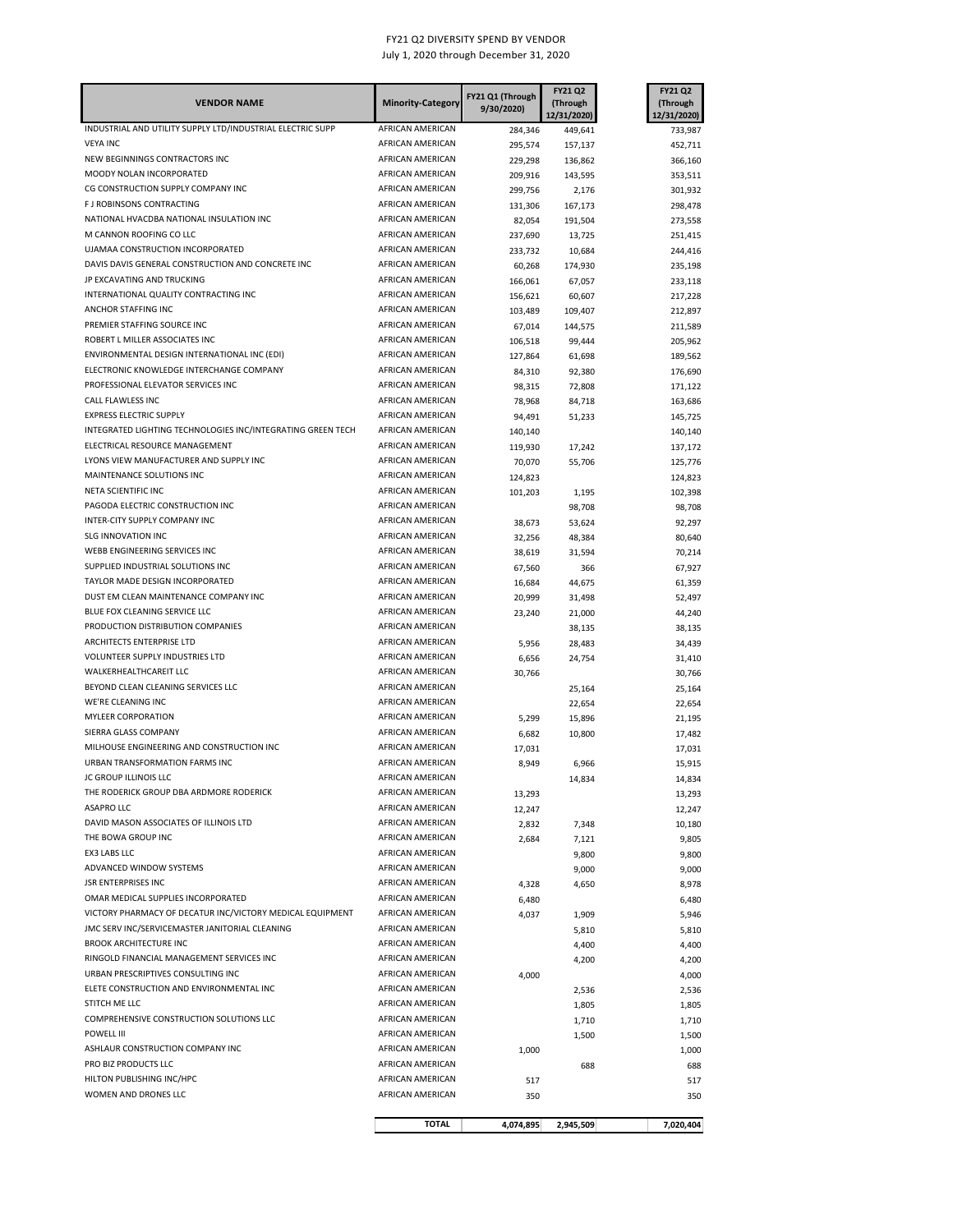| <b>VENDOR NAME</b>                          | Minority-<br><b>Category</b> | <b>FY21 Q1</b><br>(Through<br>9/30/2020) | <b>FY21 Q2</b><br>(Through<br>12/31/2020) | <b>FY21 Q2</b><br>(Through<br>12/31/2020) |
|---------------------------------------------|------------------------------|------------------------------------------|-------------------------------------------|-------------------------------------------|
| PACE SYSTEMS INC                            | <b>ASIAN AMERICAN</b>        | 1,079,174                                | 477,769                                   | 1,556,943                                 |
| <b>MECCOR INDUSTRIES LTD</b>                | ASIAN AMERICAN               | 1,055,952                                | 360,809                                   | 1,416,761                                 |
| NEXT GENERATION TECHNOLOGY INC              | ASIAN AMERICAN               | 263,703                                  | 220,968                                   | 484,671                                   |
| LEAD IT CORPORATION                         | ASIAN AMERICAN               | 169,398                                  | 129,988                                   | 299,386                                   |
| SNTIAL TECHNOLOGIES INCORPORATED            | <b>ASIAN AMERICAN</b>        | 98,375                                   | 168,575                                   | 266,950                                   |
| SUNRISE HITEK GROUP LLC/SUNRISE DIGITAL     | ASIAN AMERICAN               | 195,433                                  | 30,465                                    | 225,898                                   |
| RUBINOS AND MESIA ENGINEERS INC             | ASIAN AMERICAN               | 133,683                                  | 87,699                                    | 221,382                                   |
| EKLA CORPORATION                            | ASIAN AMERICAN               | 53,759                                   | 45,279                                    | 99,038                                    |
| STEARNJOGLEKAR LTD                          | ASIAN AMERICAN               | 58,564                                   | 35,294                                    | 93,858                                    |
| RELIABLE CONTRACTING AND EQUIPMENT CO       | <b>ASIAN AMERICAN</b>        | 77,250                                   |                                           | 77,250                                    |
| <b>CCS INTERNATIONAL INC</b>                | ASIAN AMERICAN               | 56,710                                   | 17,309                                    | 74,019                                    |
| MACK CONSTRUCTION SERVICESLLC               | <b>ASIAN AMERICAN</b>        | 70,209                                   |                                           | 70,209                                    |
| VIVA USA INCORPORATED                       | <b>ASIAN AMERICAN</b>        | 18,742                                   | 26,758                                    | 45,500                                    |
| <b>CCJM ENGINEERS LTD</b>                   | <b>ASIAN AMERICAN</b>        |                                          | 43,250                                    | 43,250                                    |
| SHEN MILSOM WILKE LLC                       | <b>ASIAN AMERICAN</b>        | 33,676                                   | 2,855                                     | 36,531                                    |
| NET SOURCE INC                              | ASIAN AMERICAN               | 35,803                                   |                                           | 35,803                                    |
| RTM ASSOCIATES INC                          | ASIAN AMERICAN               |                                          | 30,232                                    | 30,232                                    |
| NOVAMED INC                                 | ASIAN AMERICAN               |                                          | 30,089                                    | 30,089                                    |
| MODE ARCHITECTS PC                          | ASIAN AMERICAN               | 15,810                                   | 12,242                                    | 28,052                                    |
| VISIONPOINT MARKETING LLC                   | ASIAN AMERICAN               | 27,224                                   |                                           | 27,224                                    |
| <b>GENERAL ENERGY CORP</b>                  | ASIAN AMERICAN               |                                          | 13,500                                    | 13,500                                    |
| TERRY GUEN DESIGN ASSOCIATES INC            | ASIAN AMERICAN               | 4,860                                    | 4,040                                     | 8,900                                     |
| AC GENTROL INCORPORATED                     | ASIAN AMERICAN               |                                          | 8,503                                     | 8,503                                     |
| DIVERSIFIED CONSTRUCTION SERVICES LLC       | <b>ASIAN AMERICAN</b>        |                                          | 6,120                                     | 6,120                                     |
| 8TIV LABS CORPORATION                       | ASIAN AMERICAN               |                                          | 5,000                                     | 5,000                                     |
| <b>CHEMCO INDUSTRIES INC</b>                | ASIAN AMERICAN               |                                          | 4,926                                     | 4,926                                     |
| CRYSTAL CHEM INCORPORATED                   | ASIAN AMERICAN               | 2,055                                    | 2,530                                     | 4,585                                     |
| <b>INTERRA INCORPORATED</b>                 | ASIAN AMERICAN               | 3,009                                    |                                           | 3,009                                     |
| HANSON INFORMATION SYSTEMS INCORPORATED     | ASIAN AMERICAN               | 1,845                                    | 854                                       | 2,699                                     |
| DIAGNOCINE LLC                              | ASIAN AMERICAN               | 135                                      | 2,430                                     | 2,565                                     |
| TRUONG ENTERPRISES INC                      | <b>ASIAN AMERICAN</b>        |                                          | 2,013                                     | 2,013                                     |
| DAS CONSULTING SERVICES LLC                 | ASIAN AMERICAN               | 1,694                                    |                                           | 1,694                                     |
| HI-TEK ENVIRONMENTAL INC/STAT ANALYSIS CORP | ASIAN AMERICAN               |                                          | 1,372                                     | 1,372                                     |
| <b>BITSIO INC</b>                           | ASIAN AMERICAN               |                                          | 638                                       | 638                                       |
|                                             | <b>TOTAL</b>                 | 3,457,062                                | 1,771,506                                 | 5,228,568                                 |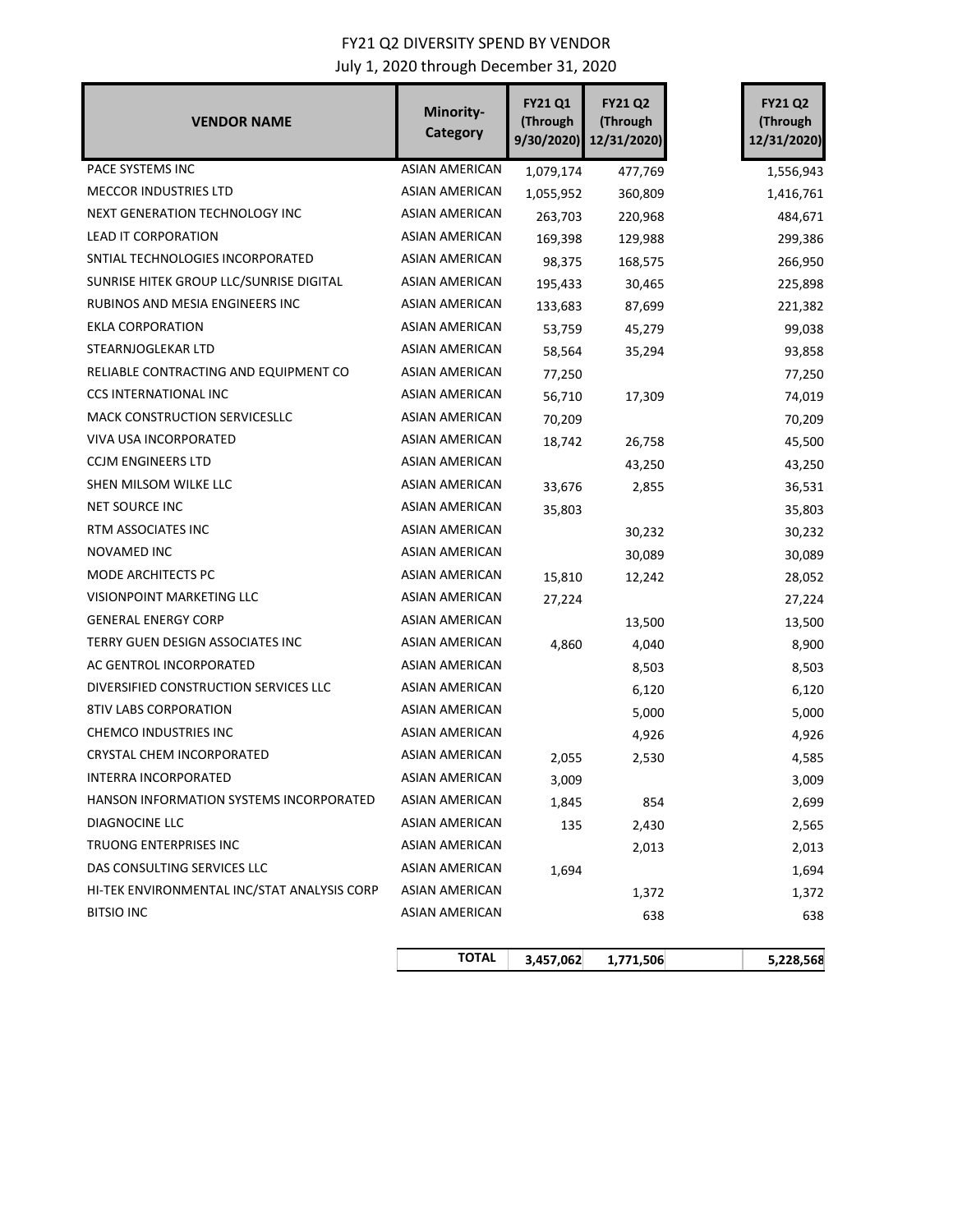| <b>VENDOR NAME</b>                                                    | <b>Minority-Category</b>               | <b>FY21 Q1</b><br>(Through | <b>FY21 Q2</b><br>(Through<br>9/30/2020) 12/31/2020) | <b>FY21 Q2</b><br>(Through<br>12/31/2020) |
|-----------------------------------------------------------------------|----------------------------------------|----------------------------|------------------------------------------------------|-------------------------------------------|
| MONTERREY SECURITY CONSULTANTS INC                                    | <b>HISPANIC AMERICAN</b>               | 590,541                    | 1,004,078                                            | 1,594,619                                 |
| VALOR TECHNOLOGIES INCORPORATED                                       | HISPANIC AMERICAN                      | 1,149,413                  | 166,220                                              | 1,315,632                                 |
| ACCEL CONSTRUCTION SERVICES GROUP LLC                                 | <b>HISPANIC AMERICAN</b>               | 862,331                    | 171,394                                              | 1,033,725                                 |
| <b>CSI 3000 INC</b>                                                   | <b>HISPANIC AMERICAN</b>               | 392,798                    | 365,944                                              | 758,741                                   |
| OLD VETERAN CONSTRUCTION INC                                          | HISPANIC AMERICAN                      | 165,266                    | 202,803                                              | 368,069                                   |
| VARGAS GROUP INC                                                      | HISPANIC AMERICAN                      | 44,622                     | 249,322                                              | 293,944                                   |
| BRANDENBURGER PLUMBING INC                                            | HISPANIC AMERICAN                      | 126,108                    | 151,976                                              | 278,084                                   |
| AMERICAN SURVEYING AND ENGINEERING PC                                 | HISPANIC AMERICAN                      | 140,410                    | 34,284                                               | 174,694                                   |
| MIDWAY CONTRACTING GROUP LLC                                          | <b>HISPANIC AMERICAN</b>               | 109,128                    | 41,054                                               | 150,181                                   |
| GLOBAL WATER TECHNOLOGY INC                                           | <b>HISPANIC AMERICAN</b>               | 95,375                     | 51,092                                               | 146,467                                   |
| ESCARPITA CONSTRUCTION COMPANY INC                                    | <b>HISPANIC AMERICAN</b>               | 118,938                    | 7,616                                                | 126,554                                   |
| MARKET CONTRACTING SERVICE INC                                        | <b>HISPANIC AMERICAN</b>               | 54,496                     | 69,352                                               | 123,848                                   |
| MEP INFRASTRUCTURE SOLUTIONS INCORPORATED                             | <b>HISPANIC AMERICAN</b>               | 40,108                     | 83,256                                               | 123,364                                   |
| DEKAYO CORPORATION DBA ORTIZ CONTRACTING GROUP                        | <b>HISPANIC AMERICAN</b>               |                            | 112,862                                              | 112,862                                   |
| BAUTISTA ELECTRIC ENTERPRISES INC                                     | <b>HISPANIC AMERICAN</b>               | 73,593                     | 29,501                                               | 103,094                                   |
| <b>TERRA DEMOLITION</b>                                               | <b>HISPANIC AMERICAN</b>               | 53,250                     | 48,792                                               | 102,042                                   |
| SANCHEZ PAVING COMPANY INC<br>M W POWELL COMPANY                      | HISPANIC AMERICAN<br>HISPANIC AMERICAN |                            | 95,255                                               | 95,255                                    |
| SPEEDY GONZALEZ LANDSCAPING INC                                       | HISPANIC AMERICAN                      | 94,160                     |                                                      | 94,160                                    |
| <b>DURANGO PAINTING</b>                                               | HISPANIC AMERICAN                      | 93,038                     |                                                      | 93,038                                    |
| DUMEX CONSTRUCTION COMPANY                                            | HISPANIC AMERICAN                      | 32,654                     | 55,965                                               | 88,619                                    |
| <b>BIENALI PROMOTIONS LLC</b>                                         | HISPANIC AMERICAN                      | 28,112                     | 48,510                                               | 76,622                                    |
| <b>KES PROTECHS COMPANY</b>                                           | <b>HISPANIC AMERICAN</b>               | 63,013<br>35,937           | 11,163                                               | 74,175                                    |
| CRAFT MECHANICAL LLC                                                  | HISPANIC AMERICAN                      | 60,818                     | 27,185                                               | 63,122<br>60,818                          |
| MIDWEST MOVING AND STORAGE INC                                        | HISPANIC AMERICAN                      | 52,296                     |                                                      | 52,296                                    |
| NEW ERA PAINTING INC                                                  | HISPANIC AMERICAN                      | 45,747                     | 6,083                                                | 51,830                                    |
| BAUER LATOZA STUDIO LIMITED                                           | HISPANIC AMERICAN                      | 33,377                     | 15,546                                               | 48,923                                    |
| <b>GSG CONSULTANTS INC</b>                                            | <b>HISPANIC AMERICAN</b>               |                            | 38,322                                               | 38,322                                    |
| DRIVE CONSTRUCTION INC                                                | <b>HISPANIC AMERICAN</b>               | 26,183                     | 11,701                                               | 37,884                                    |
| SANCHEZ AND DANIELS AND HOFFMAN LLP                                   | <b>HISPANIC AMERICAN</b>               | 19,957                     | 14,081                                               | 34,038                                    |
| <b>GONZALEZ IRON WORKS LLC</b>                                        | HISPANIC AMERICAN                      | 20,165                     | 12,944                                               | 33,109                                    |
| <b>NES INC</b>                                                        | HISPANIC AMERICAN                      | 22,196                     | 9,000                                                | 31,196                                    |
| WOLF ELECTRICAL SUPPLY COMPANY                                        | HISPANIC AMERICAN                      | 25,004                     | 4,428                                                | 29,432                                    |
| MONTENEGRO PAPER LTD/MONTENEGRO INC                                   | HISPANIC AMERICAN                      | 10,640                     | 13,760                                               | 24,400                                    |
| MILHOUSE CONSTRUCTION INC                                             | HISPANIC AMERICAN                      | 8,280                      | 13,254                                               | 21,534                                    |
| PINTO CONSTRUCTION GROUP INC                                          | HISPANIC AMERICAN                      | 15,082                     | 6,366                                                | 21,448                                    |
| INFINITY TRANSPORTATION MANAGEMENT LLC                                | <b>HISPANIC AMERICAN</b>               |                            | 16,723                                               | 16,723                                    |
| DYNAMIC HEATING AND PIPING COMPANY                                    | HISPANIC AMERICAN                      | 3,420                      | 13,282                                               | 16,702                                    |
| VIRTUAL ENERGY SOLUTIONS INC                                          | HISPANIC AMERICAN                      |                            | 14,825                                               | 14,825                                    |
| SANCHEZ ASSOCIATES PC                                                 | <b>HISPANIC AMERICAN</b>               |                            | 14,271                                               | 14,271                                    |
| TORO CONSTRUCTION CORP                                                | HISPANIC AMERICAN                      |                            | 13,509                                               | 13,509                                    |
| UPTOWN DECORATING CORP                                                | HISPANIC AMERICAN                      | 13,050                     |                                                      | 13,050                                    |
| PANIAGUA GROUP INC                                                    | HISPANIC AMERICAN                      | 7,528                      | 4,220                                                | 11,748                                    |
| PMJ ENTERPRISES INC                                                   | HISPANIC AMERICAN                      | 10,676                     |                                                      | 10,676                                    |
| CPMH CONSTRUCTION INC                                                 | HISPANIC AMERICAN                      | 9,512                      |                                                      | 9,512                                     |
| <b>ARCHITRAVE LTD</b>                                                 | HISPANIC AMERICAN                      | 9,498                      |                                                      | 9,498                                     |
| <b>IBUILDERS CORP</b>                                                 | HISPANIC AMERICAN                      | 7,380                      | 1,710                                                | 9,090                                     |
| MIRACLE BUSINESS SOLUTIONS LLC                                        | HISPANIC AMERICAN                      | 8,665                      |                                                      | 8,665                                     |
| NESTBUILDERS INC DBA DBHMS                                            | HISPANIC AMERICAN                      | 6,675                      | 1,988                                                | 8,663                                     |
| RL CANNING INCORPORATED                                               | HISPANIC AMERICAN                      |                            | 8,662                                                | 8,662                                     |
| MORENO ARCHITECTS LTD/JGMA                                            | HISPANIC AMERICAN                      |                            | 8,500                                                | 8,500                                     |
| SANTOS MCLEESE LLC<br>METAPHRASIS LANGUAGE AND CULTURAL SOLUTIONS LLC | HISPANIC AMERICAN<br>HISPANIC AMERICAN |                            | 7,000                                                | 7,000                                     |
| MS SEBASTIAN PAINTING INCS                                            | HISPANIC AMERICAN                      | 3,046                      | 3,906                                                | 6,952                                     |
| MILLENNIA PROFESSIONAL SERVICE OF ILLINOIS                            | HISPANIC AMERICAN                      | 6,325                      |                                                      | 6,325                                     |
| GARCIA AND SONS CONSTRUCTION CO                                       | HISPANIC AMERICAN                      |                            | 5,349                                                | 5,349                                     |
| GALAXY ENVIRONMENTAL INC                                              | HISPANIC AMERICAN                      | 4,500                      |                                                      | 4,500                                     |
| US MESSENGER AND LOGISTICS INC/USM LOGISTICS US MESSENGER             | HISPANIC AMERICAN                      | 562                        | 4,037<br>424                                         | 4,037<br>986                              |
| A MAESTRANZI SONS KNIFE SERVICES LLC                                  | HISPANIC AMERICAN                      | 30                         | 60                                                   | 90                                        |
| MIDWEST ROI INCORPORATED                                              | HISPANIC AMERICAN                      |                            | 47                                                   | 47                                        |
|                                                                       | <b>TOTAL</b>                           | 4,793,900                  | 3,291,619                                            | 8,085,519                                 |
|                                                                       |                                        |                            |                                                      |                                           |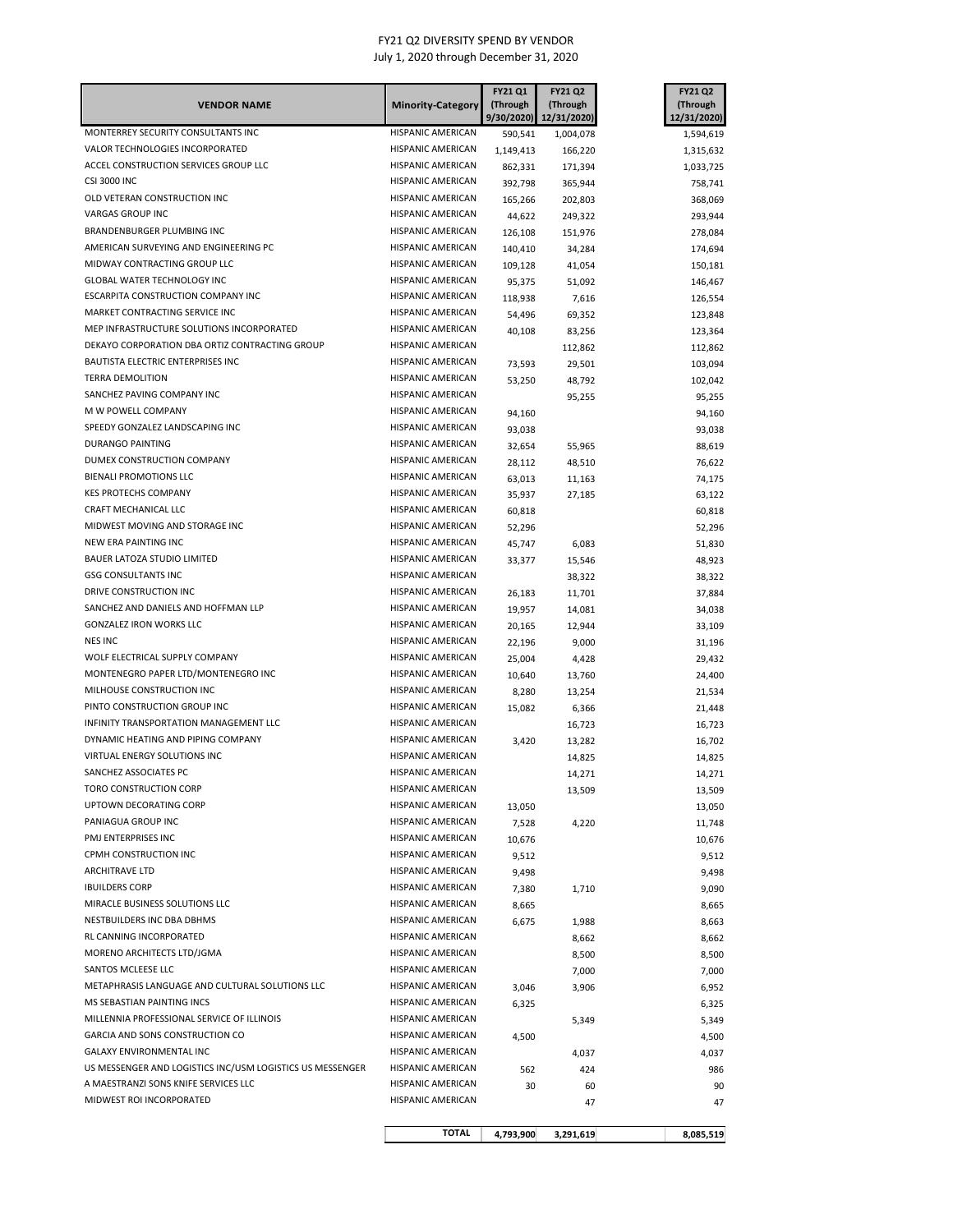| <b>VENDOR NAME</b>                                                 | Minority-<br>Category      | FY21 Q1<br>(Through<br>9/30/2020) | FY21 Q2<br>(Through<br>12/31/2020) | FY21 Q2<br>(Through<br>12/31/2020) |
|--------------------------------------------------------------------|----------------------------|-----------------------------------|------------------------------------|------------------------------------|
| PIER GROUP LLC                                                     | WOMAN-OWNED                | 1,120,818                         | 555,192                            | 1,676,010                          |
| MARSHA L NORRIS DBA MLN ENTERPRISE                                 | WOMAN-OWNED                | 1,103,207                         | 382,940                            | 1,486,147                          |
| <b>GLESCO ELECTRIC INCORPORATED</b>                                | WOMAN-OWNED                | 967,911                           | 492,127                            | 1,460,038                          |
| COMMERCIAL FLOOR COVERING INC/TSI COMMERCIAL FLOOR COVERING        | WOMAN-OWNED                | 776,851                           | 521,389                            | 1,298,239                          |
| FICEK ELECTRIC COMMUNICATION SYSTEMS INC<br>VON ALST OPERATING LLC | WOMAN-OWNED<br>WOMAN-OWNED | 655,950                           | 580,419                            | 1,236,370                          |
| AUTUMN CONSTRUCTION SERVICES INC                                   | WOMAN-OWNED                | 253,990                           | 598,210                            | 852,199                            |
| KRUT'S ELECTRIC INCORPORATED                                       | WOMAN-OWNED                | 548,772<br>225,145                | 138,844<br>436,042                 | 687,616<br>661,187                 |
| ON THE JOB CONSULTING INC/PIXO                                     | WOMAN-OWNED                | 296,523                           | 344,573                            | 641,096                            |
| PRECISION BUILDERS ASSOCIATES INC                                  | WOMAN-OWNED                | 521,326                           | 110,888                            | 632,214                            |
| CAD CONSTRUCTION INC                                               | WOMAN-OWNED                | 488,354                           | 100,915                            | 589,269                            |
| AIR DESIGN SYSTEMS INC                                             | WOMAN-OWNED                | 206,058                           | 334,070                            | 540,128                            |
| OLYMPIC CONSTRUCTION COMPANY LLC                                   | WOMAN-OWNED                | 194,868                           | 320,764                            | 515,632                            |
| TITAN INDUSTRIES INC                                               | WOMAN-OWNED                | 351,209                           | 86,227                             | 437,436                            |
| CAPITOL CONSTRUCTION GROUP LLC/EGIZII ELECTRIC                     | WOMAN-OWNED                | 45,880                            | 364,317                            | 410,197                            |
| RESOURCE ONE OF ILLINOIS LLC                                       | WOMAN-OWNED                | 132,820                           | 265,641                            | 398,461                            |
| BAILEY EDWARD DESIGN INC<br><b>ILLINI SUPPLY</b>                   | WOMAN-OWNED                | 249,654                           | 120,979                            | 370,633                            |
| PHOENIX BUSINESS SOLUTIONS LLC                                     | WOMAN-OWNED<br>WOMAN-OWNED | 340,648                           | 23,207                             | 363,855                            |
| CT MECHANICAL                                                      | WOMAN-OWNED                | 199,204<br>255,676                | 103,939<br>7,595                   | 303,144<br>263,270                 |
| <b>G COOPER OIL COMPANY INC</b>                                    | WOMAN-OWNED                | 157,420                           | 99,301                             | 256,722                            |
| DUNKER ELECTRIC SUPPLY INC                                         | WOMAN-OWNED                | 67,511                            | 173,884                            | 241,395                            |
| BIG PICTURE MARKETING INCORPORATED                                 | WOMAN-OWNED                | 6,186                             | 231,662                            | 237,848                            |
| TILTON KELLY AND BELL LLC                                          | WOMAN-OWNED                | 97,163                            | 123,294                            | 220,457                            |
| <b>GREEN CREW INC</b>                                              | WOMAN-OWNED                | 125,365                           | 87,182                             | 212,547                            |
| SOUTHLAND CUSTOM DECORATING INC                                    | WOMAN-OWNED                | 149,985                           | 60,840                             | 210,825                            |
| FRANKLYNN INC/CHEMICAL MAINTENANCE INC CMI                         | WOMAN-OWNED                | 164,025                           | 35,229                             | 199,254                            |
| <b>KAVE INC</b>                                                    | WOMAN-OWNED                | 116,697                           | 78,291                             | 194,988                            |
| CMMS EXCELERATION INCORPORATED                                     | WOMAN-OWNED                | 112,314                           | 81,166                             | 193,480                            |
| A2 LANDSCAPE CONTRACTORS                                           | WOMAN-OWNED                | 24,151                            | 146,614                            | 170,765                            |
| ANDERSON LOCK COMPANY LTD                                          | WOMAN-OWNED                | 99,037                            | 61,161                             | 160,198                            |
| REAL DESIGNS INC                                                   | WOMAN-OWNED                |                                   | 156,004                            | 156,004                            |
| CR SCHMIDT INC<br>JRH ENTERPRISES INC                              | WOMAN-OWNED<br>WOMAN-OWNED | 12,733                            | 131,576                            | 144,310                            |
| PRAIRIE RESTORATIONS INCORPORATED                                  | WOMAN-OWNED                | 119,699<br>13,903                 | 21,497<br>119,534                  | 141,196<br>133,438                 |
| DILLON REPORTING SERVICE                                           | WOMAN-OWNED                | 43,573                            | 82,605                             | 126,178                            |
| DASHCOINC                                                          | WOMAN-OWNED                | 63,557                            | 46,029                             | 109,586                            |
| PHD SERVICES LLC                                                   | WOMAN-OWNED                | 65,004                            | 43,383                             | 108,386                            |
| PEDIATRIC INTERACTIONS INCORPORATED                                | WOMAN-OWNED                | 49,029                            | 59,098                             | 108,128                            |
| <b>OTTSIE LLC</b>                                                  | WOMAN-OWNED                | 69,367                            | 31,309                             | 100,675                            |
| WOLF ELECTRIC INCORPORATED                                         | WOMAN-OWNED                | 62,129                            | 36,733                             | 98,862                             |
| JOHNSON LASKY KINDELIN ARCHITECTS INC                              | WOMAN-OWNED                | 33,570                            | 62,753                             | 96,323                             |
| <b>GORDON ELECTRIC SUPPLY</b>                                      | WOMAN-OWNED                | 39,989                            | 55,018                             | 95,007                             |
| J-MAC ASSOCIATES LIMITED                                           | WOMAN-OWNED                | 50,955                            | 32,300                             | 83,255                             |
| OCCUPATIONAL TRAINING AND SUPPLY INC                               | WOMAN-OWNED                | 57,046                            | 24,833                             | 81,880                             |
| JAMESON SHEET METAL INC<br>CRYOGENIC US LLC                        | WOMAN-OWNED<br>WOMAN-OWNED |                                   | 79,867                             | 79,867                             |
| DCC MARKETING LLC                                                  | WOMAN-OWNED                | 72,552                            | 71,628                             | 72,552<br>71,628                   |
| POOL ADMINISTRATORS INCORPORATED                                   | WOMAN-OWNED                | 23,153                            | 45,564                             | 68,717                             |
| NICKA AND ASSOCIATES INC                                           | WOMAN-OWNED                | 42,573                            | 24,079                             | 66,652                             |
| PRIMERA ENGINEERS LTD                                              | WOMAN-OWNED                | 24,020                            | 41,648                             | 65,668                             |
| WEB PRODUCTION FABRICATING INC                                     | WOMAN-OWNED                |                                   | 62,338                             | 62,338                             |
| CHICAGO COMMUNICATIONS LLC                                         | WOMAN-OWNED                | 15,284                            | 45,239                             | 60,523                             |
| FH CANN AND ASSOCIATES INC                                         | WOMAN-OWNED                |                                   | 60,313                             | 60,313                             |
| FUHRMANN ENGINEERING INCORPORATED                                  | WOMAN-OWNED                | 8,236                             | 51,940                             | 60,176                             |
| COOK FASSER ASSOCIATES INCORPORATED                                | WOMAN-OWNED                | 33,378                            | 25,834                             | 59,212                             |
| WATTS COPY SYSTEMS INC                                             | WOMAN-OWNED                | 33,228                            | 24,216                             | 57,445                             |
| RADA ARCHITECTS LTD                                                | WOMAN-OWNED                | 25,010                            | 27,961                             | 52,970                             |
| BELLA BAGNO INC<br>COLMAN BROHAN AND DAVIS INC/CBD MARKETING       | WOMAN-OWNED<br>WOMAN-OWNED | 12,205                            | 39,697                             | 51,902                             |
| CARNOW CONIBEAR ASSOC LTD                                          | WOMAN-OWNED                | 37,515<br>9,737                   | 13,947<br>39,536                   | 51,462<br>49,272                   |
| ADCO ADVERTISING AGENCY INC                                        | WOMAN-OWNED                | 20,000                            | 28,532                             | 48,532                             |
| SELECT CONTRACTING LLC                                             | WOMAN-OWNED                | 44,600                            |                                    | 44,600                             |
| A LUCAS SONS STEEL                                                 | WOMAN-OWNED                | 43,975                            |                                    | 43,975                             |
| <b>EVERGREEN SUPPLY</b>                                            | WOMAN-OWNED                | 30,650                            | 9,570                              | 40,220                             |
| KELLEY ORNAMENTAL IRON                                             | WOMAN-OWNED                |                                   | 38,079                             | 38,079                             |
| AMERICAN PRECISION SUPPLY INC                                      | WOMAN-OWNED                | 25,965                            | 10,885                             | 36,850                             |
| R D MCMILLEN ENTERPRIS                                             | WOMAN-OWNED                | 17,564                            | 19,187                             | 36,751                             |
| CARMINATI CONSULTING INC                                           | WOMAN-OWNED                |                                   | 35,350                             | 35,350                             |
| ALL TECH ENERGY INC                                                | WOMAN-OWNED                | 14,362                            | 18,816                             | 33,178                             |
| <b>CUSHING AND COMPANY</b>                                         | WOMAN-OWNED                | 23,250                            | 9,506                              | 32,756                             |
| SUPERIOR FLOOR COVERING INC                                        | WOMAN-OWNED                | 24,558                            | 6,538                              | 31,096                             |
| RELIABLE ENVIRONMENTAL SOLUTIONS INCORPORATED                      | WOMAN-OWNED                | 19,857                            | 6,380                              | 26,237                             |
| KATCO DEVELOPMENT INC<br>CAREIT HEALTH LLC/NOWPOW                  | WOMAN-OWNED<br>WOMAN-OWNED | 24,330                            |                                    | 24,330                             |
| MEMBER MECHANICAL                                                  | WOMAN-OWNED                | 17,733                            | 6,533<br>22,950                    | 24,266<br>22,950                   |
| M AND G GRAPHICS INC                                               | WOMAN-OWNED                | 8,220                             | 13,405                             | 21,625                             |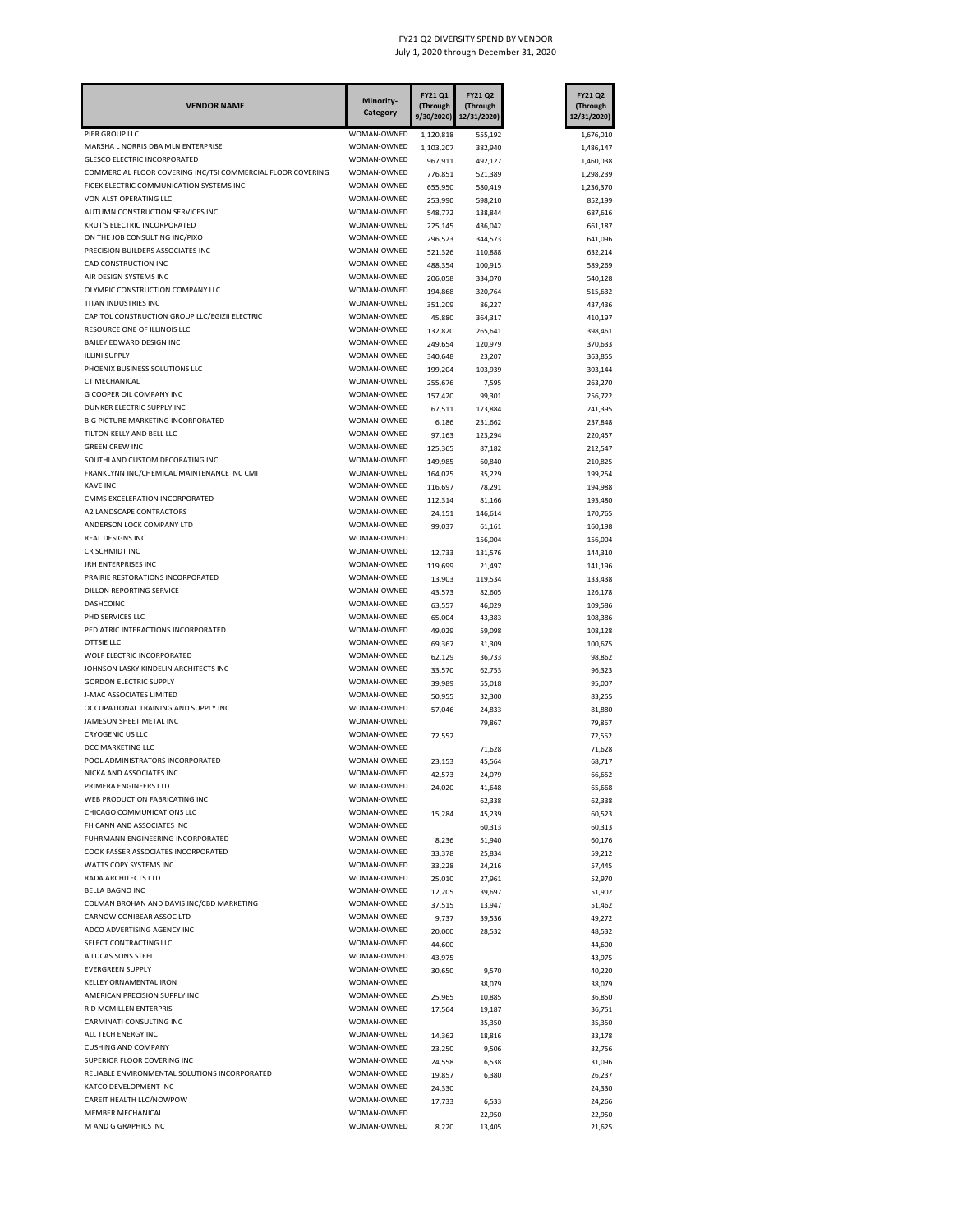| M HARRIS AND CO                                                       | WOMAN-OWNED                | 10,000     | 10,000           | 20,000           |
|-----------------------------------------------------------------------|----------------------------|------------|------------------|------------------|
| HJKESSLER ASSOCIATES INC                                              | WOMAN-OWNED                |            | 19,998           | 19,998           |
| CENTRAL STATES MEDIA                                                  | WOMAN-OWNED                | 16,700     | 3,000            | 19,700           |
| MEDICAL EXPRESS AMBULANCE SERVICE INCORPORATED                        | WOMAN-OWNED                |            |                  | 18,966           |
| EVERY BLOOMIN INDUSTRIAL SUPPLYINC                                    | WOMAN-OWNED                | 7,560      | 18,966<br>10,755 | 18,315           |
| AMS ELITE SOLUTIONS INC                                               | WOMAN-OWNED                | 1,905      |                  |                  |
| ELIZABETH A BLANKENSHIP DBA BPI TESTING LLC                           | WOMAN-OWNED                | 8,162      | 15,205<br>8,763  | 17,110<br>16,925 |
| HAGERMAN AND COMPANY INC                                              | WOMAN-OWNED                | 13,735     | 2,565            | 16,300           |
| SEHERIHDE LLC                                                         | WOMAN-OWNED                | 5,208      |                  | 15,850           |
| <b>TAYLOR STUDIOS INC</b>                                             | WOMAN-OWNED                |            | 10,642<br>15,251 | 15,251           |
| DRAPERIES AND INTERIORS BY DESIGN INCORPORATED                        | WOMAN-OWNED                |            |                  |                  |
| MIDCO ELECTRIC SUPPLY INC                                             | WOMAN-OWNED                | 10,590     | 4,211            | 14,801           |
| JEET INCORPORATED                                                     | WOMAN-OWNED                | 4,212      | 10,530           | 14,742<br>14,235 |
| KAIZEN HEALTH                                                         | WOMAN-OWNED                | 13,110     | 1,125            |                  |
| METHODS AND MATERIALS INC                                             | WOMAN-OWNED                | 1,792      | 12,306           | 14,097           |
| <b>BIOFOAM INC</b>                                                    | WOMAN-OWNED                |            | 13,328           | 13,328           |
| STOCKS BUSINESS FURNITURE INC/STOCKS OFFICE FURNITURE                 | WOMAN-OWNED                |            | 12,374           | 12,374           |
| TRANSFORMATIONS BY WIELAND INC                                        | WOMAN-OWNED                | 10,547     | 1,785            | 12,332           |
| PRAIRIE ENGINEERS PC                                                  | WOMAN-OWNED                | 11,739     |                  | 11,739           |
| <b>HYGIENEERING INC</b>                                               | WOMAN-OWNED                |            | 11,500           | 11,500           |
| ACTIVE ELECTRICAL SUPPLY CO INC                                       | WOMAN-OWNED                | 11,302     |                  | 11,302           |
| SIEBERT CONSTRUCTION MILLWORK INC                                     | WOMAN-OWNED                |            | 11,195           | 11,195           |
| YOUR PARTNER PROMOTIONS INC                                           | WOMAN-OWNED                | 11,189     |                  | 11,189           |
|                                                                       |                            | 5,637      | 4,757            | 10,394           |
| PROGRESSIVE INDUSTRIES INC                                            | WOMAN-OWNED                | 8,033      | 1,625            | 9,658            |
| ANZY SUPPLY INC<br>JADE CARPENTRY CONTRACTORS INC                     | WOMAN-OWNED<br>WOMAN-OWNED |            | 9,611            | 9,611            |
| UPLAND DESIGN LTD                                                     | WOMAN-OWNED                | 9,455      |                  | 9,455            |
| UNDERLAND ARCHITECTURAL SYSTEMS INC                                   | WOMAN-OWNED                | 9,117      |                  | 9,117            |
|                                                                       |                            | 8,798      |                  | 8,798            |
| WORLD OF PROMOTIONS                                                   | WOMAN-OWNED                | 8,288      |                  | 8,288            |
| FITZGERALD ARCHITECTURE PLANNING DESIGN                               | WOMAN-OWNED                | 5,130      | 3,000            | 8,130            |
| CONTINENTAL TRANSPORTATION SOLUTIONS INC<br><b>KSID INTERIORS INC</b> | WOMAN-OWNED                | 4,790      | 2,887            | 7,677            |
|                                                                       | WOMAN-OWNED                | 5,292      | 1,966            | 7,258            |
| ANNE KUSTNER LIGHTING DESIGN LTD                                      | WOMAN-OWNED                |            | 6,762            | 6,762            |
| <b>CHRISTNER ARCHITECTS</b>                                           | WOMAN-OWNED                | 6,706      |                  | 6,706            |
| MASSIE MASSIE ASSOCIATES INC                                          | WOMAN-OWNED                | 1,740      | 4,860            | 6,600            |
| ALTUSWORKS INCORPORATED                                               | WOMAN-OWNED                | 5,968      |                  | 5,968            |
| <b>S2O CONSULTANTS INC</b>                                            | WOMAN-OWNED                | 5,440      | 510              | 5,950            |
| NANCY VERBOUT DBA THREAD LETTERS                                      | WOMAN-OWNED                | 4,456      | 1,284            | 5,740            |
| HILLCO DISTRIBUTING                                                   | WOMAN-OWNED                |            | 5,377            | 5,377            |
| TAC CONSTRUCTION COMPANY                                              | WOMAN-OWNED                |            | 5,299            | 5,299            |
| XO VEST INCORPORATED                                                  | WOMAN-OWNED                | 5,112      |                  | 5,112            |
| LANDSCAPE SOLUTIONS LLC                                               | WOMAN-OWNED                | 2,490      | 2,490            | 4,980            |
| CIVIL DESIGN INC                                                      | WOMAN-OWNED                | 4,810      |                  | 4,810            |
| ACCURATE BIOMETRICS INCORPORATED                                      | WOMAN-OWNED                |            | 4,778            | 4,778            |
| ILLINI FIRE EQUIPMENT CO INC                                          | WOMAN-OWNED                | 3,832      | 726              | 4,558            |
| CHRISTY WEBBER AND CO/CHRISTY WEBBER LANDSCAPES                       | WOMAN-OWNED                | 2,731      | 1,746            | 4,477            |
| MULTILINGUAL CONNECTIONS LLC                                          | WOMAN-OWNED                | 199        | 4,150            | 4,348            |
| NATIONAL PAINTING INC                                                 | WOMAN-OWNED                | 3,895      |                  | 3,895            |
| COTTER CONSULTING INC                                                 | WOMAN-OWNED                | 3,826      |                  | 3,826            |
| CICERO MANUFACTURING AND SUPPLY COMPANY INCORPORATED                  | WOMAN-OWNED                | 1,381      | 2,338            | 3,719            |
| MARUCCO STODDARD FERENBACH AND WALSH INC/MSF AND W CONSULT            | WOMAN-OWNED                | 2,723      | 878              | 3,600            |
| TERRA ENGINEERING LTD                                                 | WOMAN-OWNED                |            | 3,527            | 3,527            |
| MAINTENANCE SUPPLY CORPORATION                                        | WOMAN-OWNED                |            | 3,000            | 3,000            |
| WRF ENGINEERS LLC                                                     | WOMAN-OWNED                | 2,024      | 405              | 2,429            |
| <b>EVERLIGHTS INCORPORATED</b>                                        | WOMAN-OWNED                | 2,394      |                  | 2,394            |
| JACOBSRYAN ASSOCIATES                                                 | WOMAN-OWNED                | 866        | 1,495            | 2,360            |
| STILES OFFICE SOLUTIONS INC                                           | WOMAN-OWNED                | 1,026      | 1,332            | 2,358            |
| SOUTHWEST SPRING INC                                                  | WOMAN-OWNED                |            | 1,914            | 1,914            |
| CALUMET DECORATING SERVICE INC                                        | WOMAN-OWNED                |            | 1,900            | 1,900            |
| EXPRESS BUSINESS PRODUCTS LLC                                         | WOMAN-OWNED                | 1,175      | 585              | 1,760            |
| SJB PROMOTIONS INCORPORATED                                           | WOMAN-OWNED                | 661        | 1,041            | 1,702            |
| DLS INVESTMENTS INCORPORATED/DECATUR BOLT COMPANY                     | WOMAN-OWNED                | 927        | 651              | 1,578            |
| <b>KA REBAR</b>                                                       | WOMAN-OWNED                | 1,234      |                  | 1,234            |
| <b>ACTION BAG COMPANY</b>                                             | WOMAN-OWNED                | 472        | 761              | 1,233            |
| <b>BMK DESIGN LLC</b>                                                 | WOMAN-OWNED                |            | 1,125            | 1,125            |
| MJB DECORATINGINC                                                     | WOMAN-OWNED                | 1,000      |                  | 1,000            |
| AN EXECUTIVE DECISION                                                 | WOMAN-OWNED                | 815        |                  | 815              |
| ELECTRICAL CONTRACTORS INC                                            | WOMAN-OWNED                | 801        |                  | 801              |
| HEALTH EDUCATION RESEARCH ASSOCIATES INC                              | WOMAN-OWNED                | 800        |                  | 800              |
| <b>ADVIS INC</b>                                                      | WOMAN-OWNED                |            | 775              | 775              |
| PROTYPE PRINTING INCORPORATED                                         | WOMAN-OWNED                | 415        |                  | 415              |
| DCT INDUSTRIAL SUPPLY                                                 | WOMAN-OWNED                |            | 392              | 392              |
| RUNCO OFFICE SUPPLY                                                   | WOMAN-OWNED                | 243        | 131              | 374              |
| YAGLA ENGINEERING SERVICES INC                                        | WOMAN-OWNED                |            | 332              | 332              |
| AUDREY J WEINSTEIN DBA A WEINSTEIN AND ASSOCIATES                     | WOMAN-OWNED                |            | 203              | 203              |
| JOHNSON MECHANICAL SERVICE INC                                        | WOMAN-OWNED                | 103        |                  | 103              |
| PR ETC INC/CHARTWELL AGENCY                                           | WOMAN-OWNED                |            | 59               | 59               |
| TETRA MEDICAL SUPPLY CORP                                             | WOMAN-OWNED                | 33         |                  | 33               |
|                                                                       |                            |            |                  |                  |
|                                                                       | <b>TOTAL</b>               | 11,659,818 | 9,127,278        | 20,787,096       |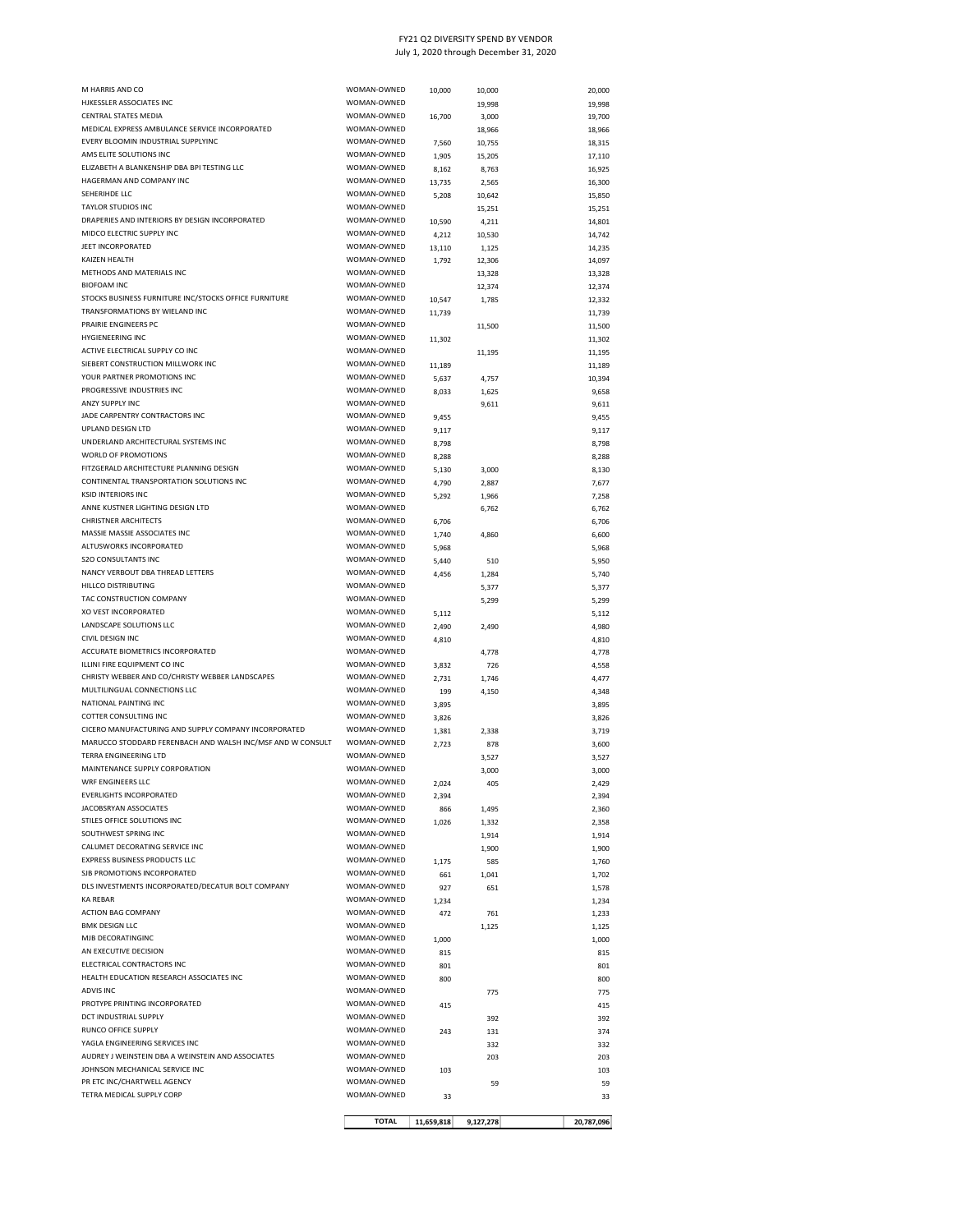| <b>VENDOR NAME</b> | <b>Minority-</b><br>Category | <b>FY21 Q1</b><br>(Through<br>9/30/2020 | FY21 Q2 (Through<br>12/31/2020) | FY21 Q2 (Through<br>12/31/2020) |
|--------------------|------------------------------|-----------------------------------------|---------------------------------|---------------------------------|
| EAGLE-NICHOLS INC  | NATIVE AMERICAN              | 199,540                                 | 159,499                         | 359,038                         |
|                    | <b>TOTAL</b>                 | 199,540                                 | 159,499                         | 359,038                         |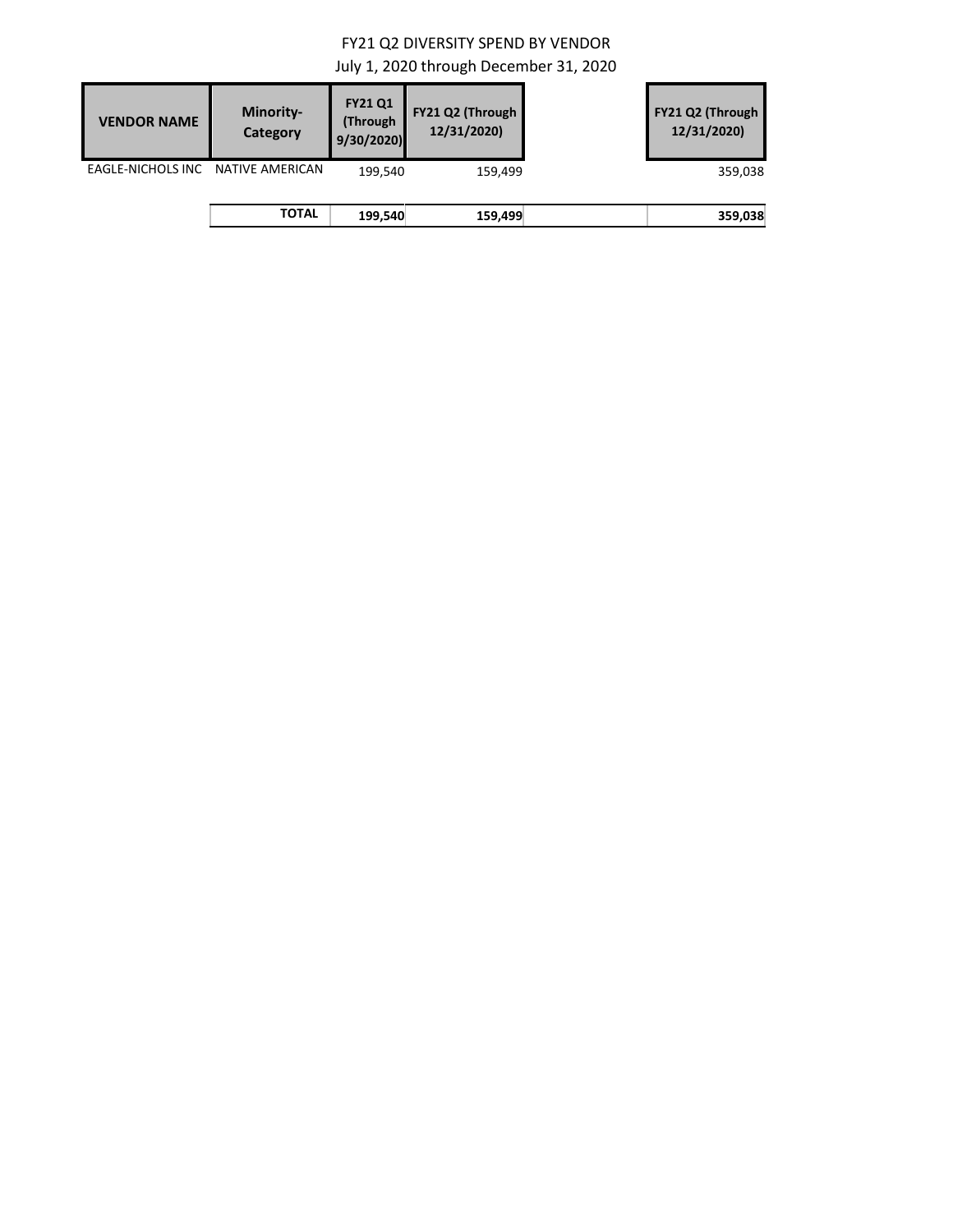| <b>VENDOR NAME</b>                                         | <b>Minority-Category</b>          | <b>FY21 Q1</b><br>(Through<br>9/30/2020 | <b>FY21 Q2</b><br>(Through<br>12/31/2020) | <b>FY21 Q2</b><br>(Through<br>12/31/2020) |
|------------------------------------------------------------|-----------------------------------|-----------------------------------------|-------------------------------------------|-------------------------------------------|
| CHICAGO LIGHTHOUSE FOR PEOPLE WHO ARE BLIND AND VISUALLY I | DISABLED/SHELTERED/REHABILITATION | 1,373,079                               | 2,392,535                                 | 3,765,614                                 |
| LCM ARCHITECTS LLC                                         | DISABLED/SHELTERED/REHABILITATION | 122,643                                 | 82,455                                    | 205,098                                   |
| <b>BRIDGEWAY INCORPORATED</b>                              | DISABLED/SHELTERED/REHABILITATION | 32,034                                  | 10,174                                    | 42,208                                    |
| ADA S MCKINLEY COMMUNITY SERVICES INCORPORATED             | DISABLED/SHELTERED/REHABILITATION | 40,894                                  |                                           | 40,894                                    |
| DEVELOPMENTAL SERVICES CENTER                              | DISABLED/SHELTERED/REHABILITATION | 18,573                                  | 21,034                                    | 39,606                                    |
| SEICO INC                                                  | DISABLED/SHELTERED/REHABILITATION | 21,949                                  | 812                                       | 22,761                                    |
| <b>COMMUNITY SUPPORT SYSTEMS</b>                           | DISABLED/SHELTERED/REHABILITATION | 1,260                                   | 1,890                                     | 3,150                                     |
| <b>NEW STAR INC</b>                                        | DISABLED/SHELTERED/REHABILITATION |                                         | 2,984                                     | 2,984                                     |
| <b>CROONERS</b>                                            | DISABLED/SHELTERED/REHABILITATION | 318                                     | 2,169                                     | 2,487                                     |
| SHELBY COUNTY COMMUNITY SERVICES INCORPORATED              | DISABLED/SHELTERED/REHABILITATION |                                         | 385                                       | 385                                       |
|                                                            | <b>TOTAL</b>                      | 1,610,750                               | 2,514,437                                 | 4,125,187                                 |